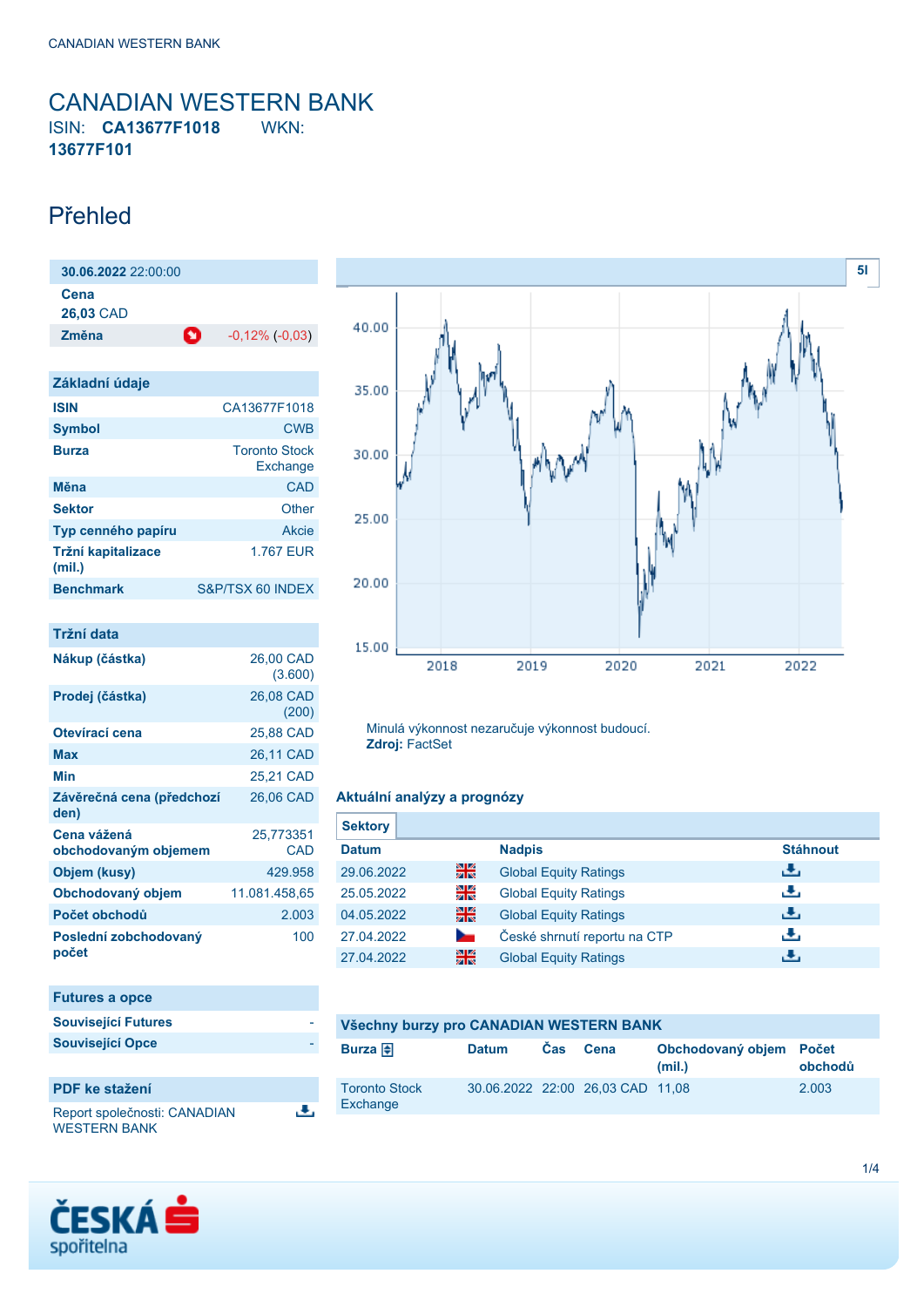| <b>Munich</b>                                                    | 01.07.2022 08:00 18,70 EUR 0,00 |  |   |
|------------------------------------------------------------------|---------------------------------|--|---|
| Frankfurt                                                        | 01.07.2022 08:02 18.70 EUR 0.00 |  |   |
| FINRA other OTC 30.06.2022 20:41 20.27 USD 0.01<br><b>Issues</b> |                                 |  | 5 |

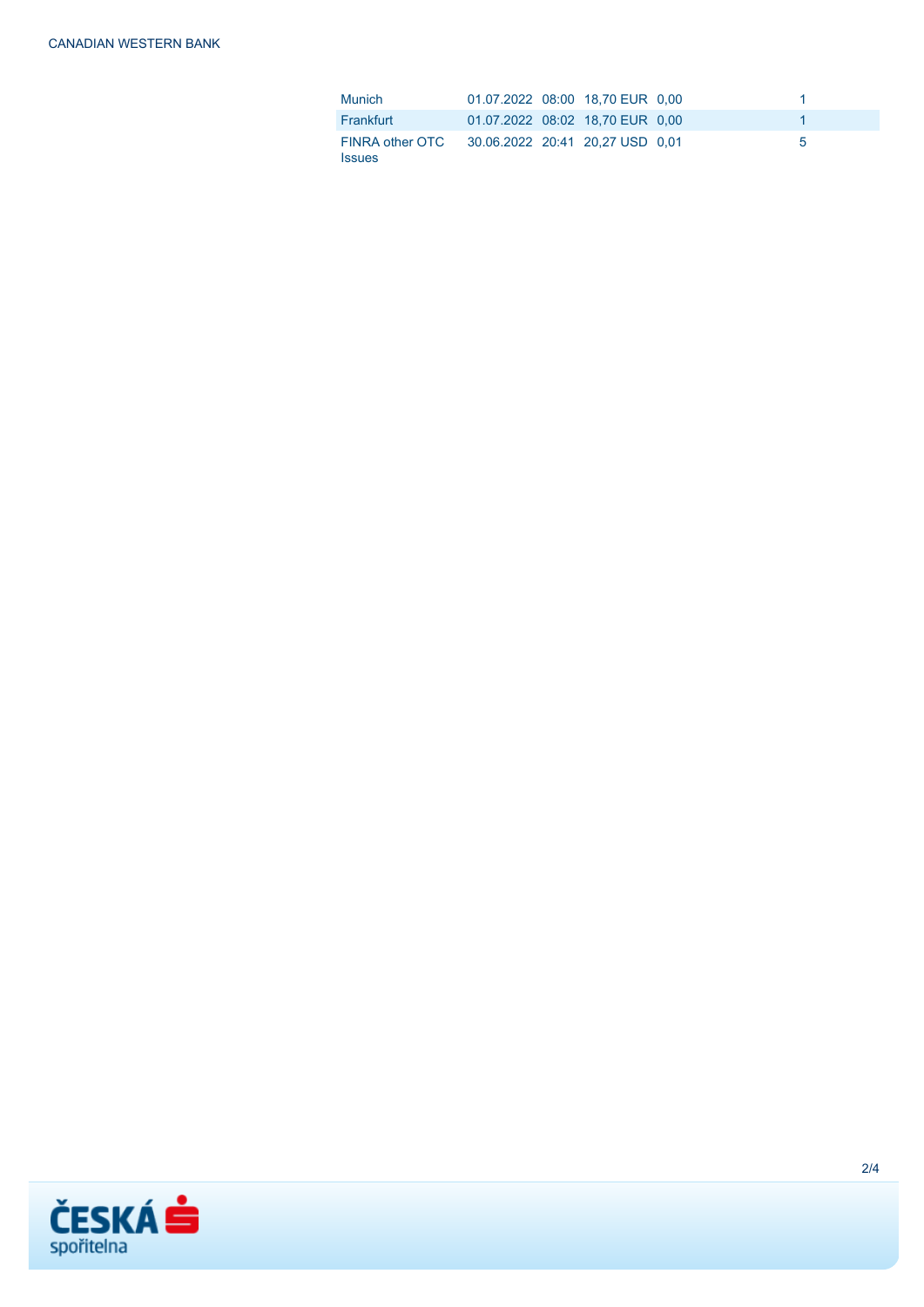# Detaily

**30.06.2022** 22:00:00 **Cena**

**26,03** CAD

**Změna** -0,12% (-0,03)

| Základní údaje               |                                  |
|------------------------------|----------------------------------|
| <b>ISIN</b>                  | CA13677F1018                     |
| <b>Symbol</b>                | <b>CWB</b>                       |
| <b>Burza</b>                 | <b>Toronto Stock</b><br>Exchange |
| Měna                         | CAD                              |
| <b>Sektor</b>                | Other                            |
| Typ cenného papíru           | Akcie                            |
| Tržní kapitalizace<br>(mil.) | 1.767 FUR                        |
| <b>Benchmark</b>             | S&P/TSX 60 INDEX                 |
|                              |                                  |

| Tržní data                          |                      |
|-------------------------------------|----------------------|
| Nákup (částka)                      | 26,00 CAD<br>(3.600) |
| Prodej (částka)                     | 26.08 CAD<br>(200)   |
| Otevírací cena                      | 25.88 CAD            |
| Max                                 | 26.11 CAD            |
| Min                                 | 25,21 CAD            |
| Závěrečná cena (předchozí<br>den)   | 26,06 CAD            |
| Cena vážená<br>obchodovaným objemem | 25,773351<br>CAD     |
| Objem (kusy)                        | 429.958              |
| Obchodovaný objem                   | 11.081.458,65        |
| Počet obchodů                       | 2.003                |
| Poslední zobchodovaný<br>počet      | 100                  |

#### **Výkonnost a riziko**

|                   | 6m                  | 1r      | 3r      |
|-------------------|---------------------|---------|---------|
| Výkonn. (%)       | $-28,41\% -25,20\%$ |         | -12.86% |
| Výkonn.<br>(abs.) | $-10,33$            | $-8.77$ | $-3.84$ |
| <b>Beta</b>       | 0.92                | 0.99    | 1,03    |
| <b>Volatilita</b> | 28,14               | 24,59   | 33,96   |



Minulá výkonnost nezaručuje výkonnost budoucí. **Zdroj:** FactSet

| <b>Ceny</b>                           |                        |
|---------------------------------------|------------------------|
| Ø cena 5 dní  Ø objem 5 dní (ks.)     | 26,15 CAD (513.629)    |
| Ø cena 30 dní  Ø objem 30 dní (ks.)   | 28,87 CAD (541.912)    |
| Ø cena 100 dní  Ø objem 100 dní (ks.) | 33,48 CAD (362.016)    |
| Ø cena 250 dní  Ø objem 250 dní (ks.) | 35,68 CAD (266.444)    |
| <b>YTD Max</b> datum                  | 41,35 CAD (18.01.2022) |
| <b>YTD Min   datum</b>                | 25,21 CAD (30.06.2022) |
| 52týdenní max.   datum                | 41,56 CAD (15.11.2021) |
| 52týdenní min.   datum                | 25,21 CAD (30.06.2022) |
|                                       |                        |